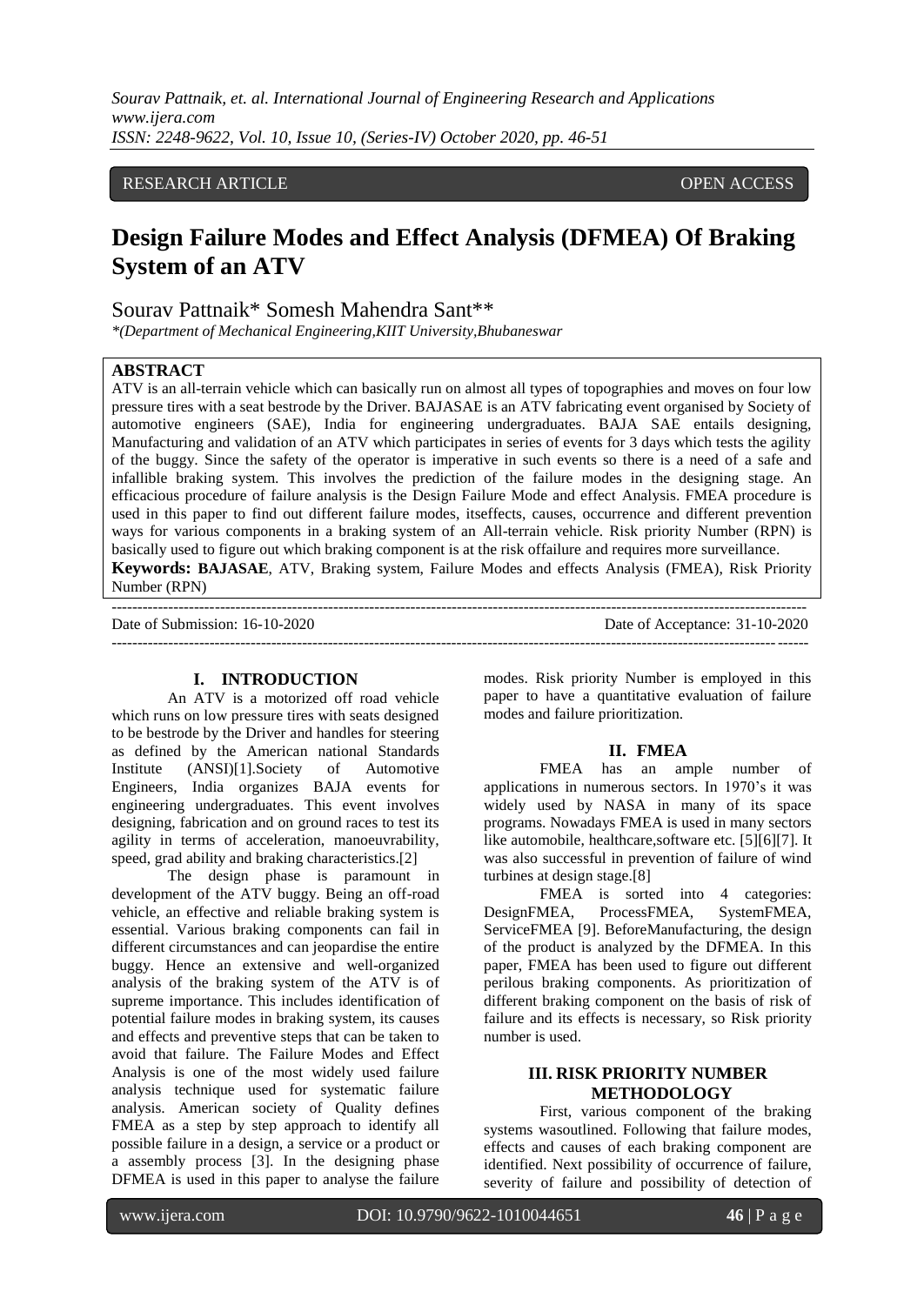failure were ascertained for failure modes of each braking components. All the parameters were given grading from 1 to 10. Analysis of the above parameters are done in the next section of this paper. Risk Priority Number is evaluated by multiplying aboverating. Risk priority Number is the product of severity of failure, possibility of detection and the possibility of occurrence.[10] RPN=(Severity grade score)\*(Possibility of occurrence grade score)\*(Possibility of detection grade score) [10] After calculation of RPN, Prioritization of failure modes different braking components were done on the basis of their RPN.

Failure modes of the braking components having high RPN are given more priority as compared to the component having comparatively lower RPN. [9]. A Priority graph is plotted to get an overview of critical component failures and its RPN. The Component with highest RPN is given utmost attention during manufacturing to prevent any failure. The primary objective of the comprehensive technique is to reduce the resultant RPN.[10] Total RPN=Sum of all individual RPN

# **IV. SEVERITY OF FAILURE, OCCURRENCE OF FAILURE AND DETECTION OF FAILURE**

Severity $(S)$  is an indicator of the seriousness of the problem [9].It is rated on a scale of 10,Severity grading of 1 means almost negligible harm to the system or the problem has the least severity and a grading of 10 means the problem has the highest degree of severity and harms the system to the maximum.[10][11]

Likelihood of occurrence(o) is an indicator of the frequency of potential failure or how often a failure occurs[9].A grading of 1 means there is negligible chance of occurrence of failure and a grading of 10 means problem is persistent and inescapable[10][11]

Likelihood of detection(D) is an indicator of how likely the failure is detected with the current control system[9].A grading of 1 means detection of failure is almost certain by the current controls and a grading of 10 means it is almost impossible to detect the failure by the current controls.[10][11]The details are discussed in the Tables below.

| SL.              | <b>SEVERITY</b>                                  | SEVERITY       | <b>ELUCIDATION</b>                                                                                                                                                                                                        |
|------------------|--------------------------------------------------|----------------|---------------------------------------------------------------------------------------------------------------------------------------------------------------------------------------------------------------------------|
| No.              | <b>CATEGORIZATION</b>                            | <b>GRADING</b> |                                                                                                                                                                                                                           |
| $\overline{1}$ . | <b>Immensely Dangerous without 10</b><br>caution |                | Failure takes place unforeseeably without any<br>caution. Operator's security is compromised.<br>Failures are extremely dangerous and life<br>risking and the damages are beyond repair.                                  |
| $\overline{2}$ . | <b>Extremely dangerous with</b><br>caution       | 9              | Failure is very dangerous and life risking, but it<br>occurs with a warning. It endangers operator's<br>life and results in severe damage to the braking<br>system and makes it inoperable. Damages are<br>beyond repair. |
| 3.               | <b>Very High</b>                                 | 8              | Braking system is inoperable and generally<br>takes place due to accident, use of parts that are<br>not standardized. Immediate repair and rework<br>is imperative.                                                       |
| 4.               | <b>High</b>                                      | 7              | There is significant compromise in the<br>performance of the braking system. Expansive<br>repair and rework is imperative.                                                                                                |
| 5.               | <b>Modest</b>                                    | 6              | Principal function of the braking system is<br>unimpaired i.e. system is employable.<br>Performance loss is there and in addition to that<br>aesthetics is compromised. Repairing can be<br>done to resolve the issue.    |
| 6.               | Low                                              |                | Performance of the system is affected but the<br>system is operable. Repairing is enough,<br>replacement is not needed.                                                                                                   |

**TABLE-1:** Severity assessment and Grading criteria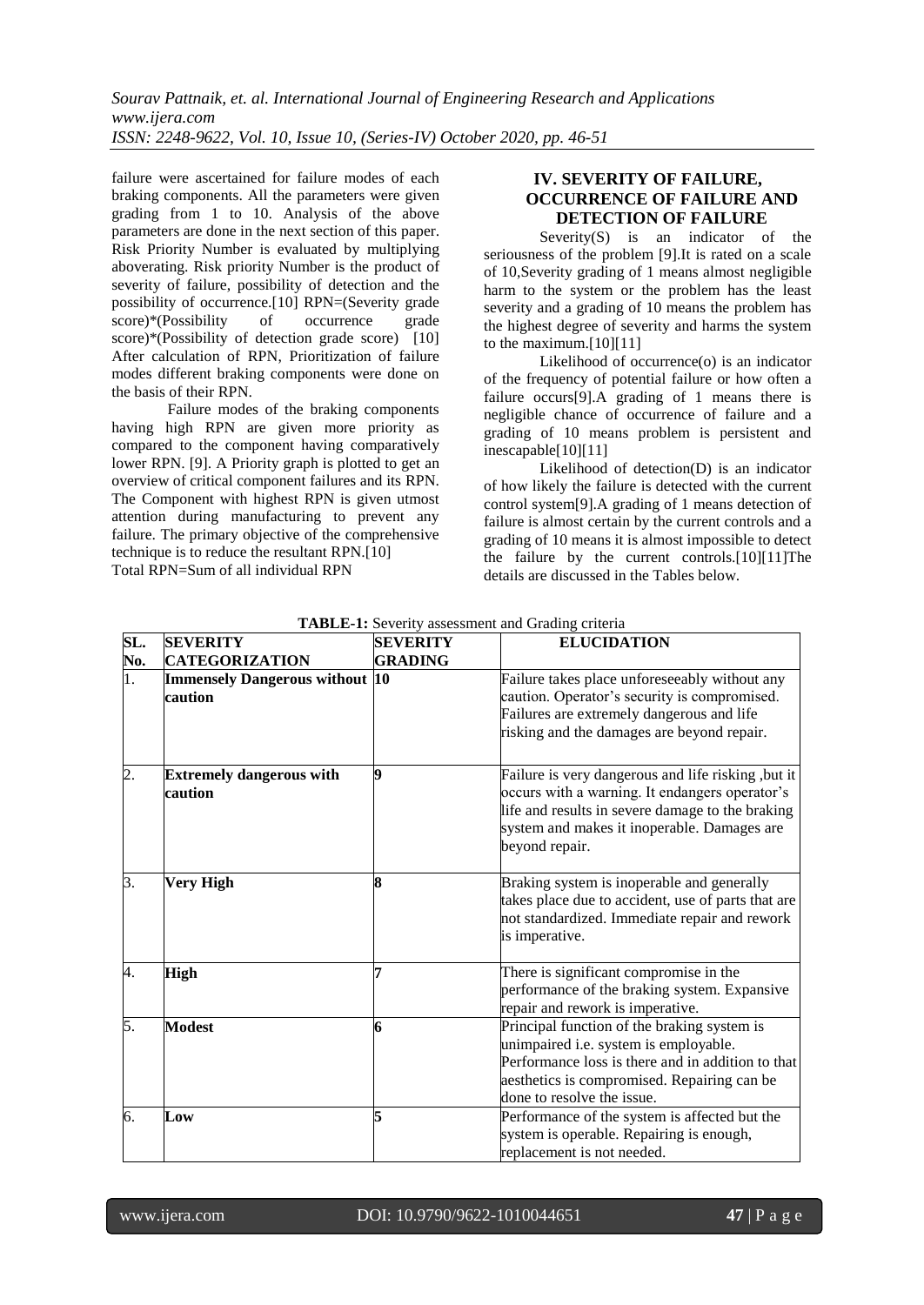| 7.  | <b>Very Low</b>        | There is no critical failure in the Braking       |  |  |  |  |  |
|-----|------------------------|---------------------------------------------------|--|--|--|--|--|
|     |                        | system. Minor failures due to finishing and       |  |  |  |  |  |
|     |                        | fitting problems which can be overcome by         |  |  |  |  |  |
|     |                        | minor modification.                               |  |  |  |  |  |
| 8.  | Minor                  | System has no significant loss of function.       |  |  |  |  |  |
|     |                        | Minor Repair is needed. It might cause little     |  |  |  |  |  |
|     |                        | dissatisfaction among users.                      |  |  |  |  |  |
| 9.  | <b>Inconsequential</b> | Braking System in functional with least           |  |  |  |  |  |
|     |                        | hindrance with performance slightly below         |  |  |  |  |  |
|     |                        | optimal level. As failure is not observed easily, |  |  |  |  |  |
|     |                        | it is not of much concern and repairing is not    |  |  |  |  |  |
|     |                        | needed.                                           |  |  |  |  |  |
| 10. | <b>Negligible</b>      | Effects of failure is not observable and the      |  |  |  |  |  |
|     |                        | operator and the braking system is not affected   |  |  |  |  |  |
|     |                        | in any way.                                       |  |  |  |  |  |
|     |                        | It is least severe among all categories.          |  |  |  |  |  |
|     |                        | Performance of the braking system is              |  |  |  |  |  |
|     |                        | unaffected.                                       |  |  |  |  |  |

| Sr.              | <b>OCCURRENCE</b>                                                | GRADING | <b>ELUCIDATION</b>         |
|------------------|------------------------------------------------------------------|---------|----------------------------|
| No.              |                                                                  |         |                            |
| $\overline{1}$ . | Extremely high and failure is                                    | 10      | 1 in 2 components          |
|                  | inescapable                                                      |         |                            |
| $\overline{2}$ . | Very high chance of occurrence                                   | Q       | 1 in 5 components          |
| 3.               | Chance of occurrence is high and failure 8<br>is often repeated. |         | 1 in 10 components         |
| 4.               | Failure is quite frequent and occurrence 7<br>is high            |         | 1 in 50 components         |
| 5.               | Modestly High chance of occurrence                               | 6       | 1 in 300 components        |
| 6.               | Modest chance of occurrence: sporadic<br>failure                 |         | 1 in 1000 components       |
| 7.               | Modestly low chance of failure: erratic<br>failure               | 4       | 1 in $10,000$ components   |
| 8.               | Less chance of failure                                           |         | 1 in $60,000$ components   |
| 9.               | Very less chance of failure                                      |         | $1$ in 3,00,000 components |
| 10.              | Almost negligible chance of occurrence 1<br>of failure           |         | 1 in 2 million components  |

#### **Table-2:** Possibility of occurrence

# **Table-3:** Possibility of Detection

| Sr. No.          | <b>DETECTION</b>                                   | <b>GRADING</b> | <b>ELUCIDATION</b>                                        |  |  |  |  |
|------------------|----------------------------------------------------|----------------|-----------------------------------------------------------|--|--|--|--|
| 1.               | <b>Almost Impractical to Detect</b>                | 10             | It is almost impractical to detect the failures.          |  |  |  |  |
| 2.               | <b>Least Chance of Detection</b>                   |                | Least chance of detection of failure                      |  |  |  |  |
| $\overline{3}$ . | <b>Nominal Chance of Detection</b>                 |                | Minimal possibility of detection of failure               |  |  |  |  |
| 4.               | <b>Very Low Chance of Detection</b>                |                | Very low possibility of the failures getting<br>detected. |  |  |  |  |
| 5.               | <b>Low Chance of Detection</b>                     |                | Possibility of detection of failure is quite low          |  |  |  |  |
| $\overline{6}$   | <b>Modest Chance of Detection</b>                  |                | Possibility of detection of failure is modest.            |  |  |  |  |
| 7.               | <b>Slightly High Chance of</b><br><b>Detection</b> |                | Good chance of failures getting detected.                 |  |  |  |  |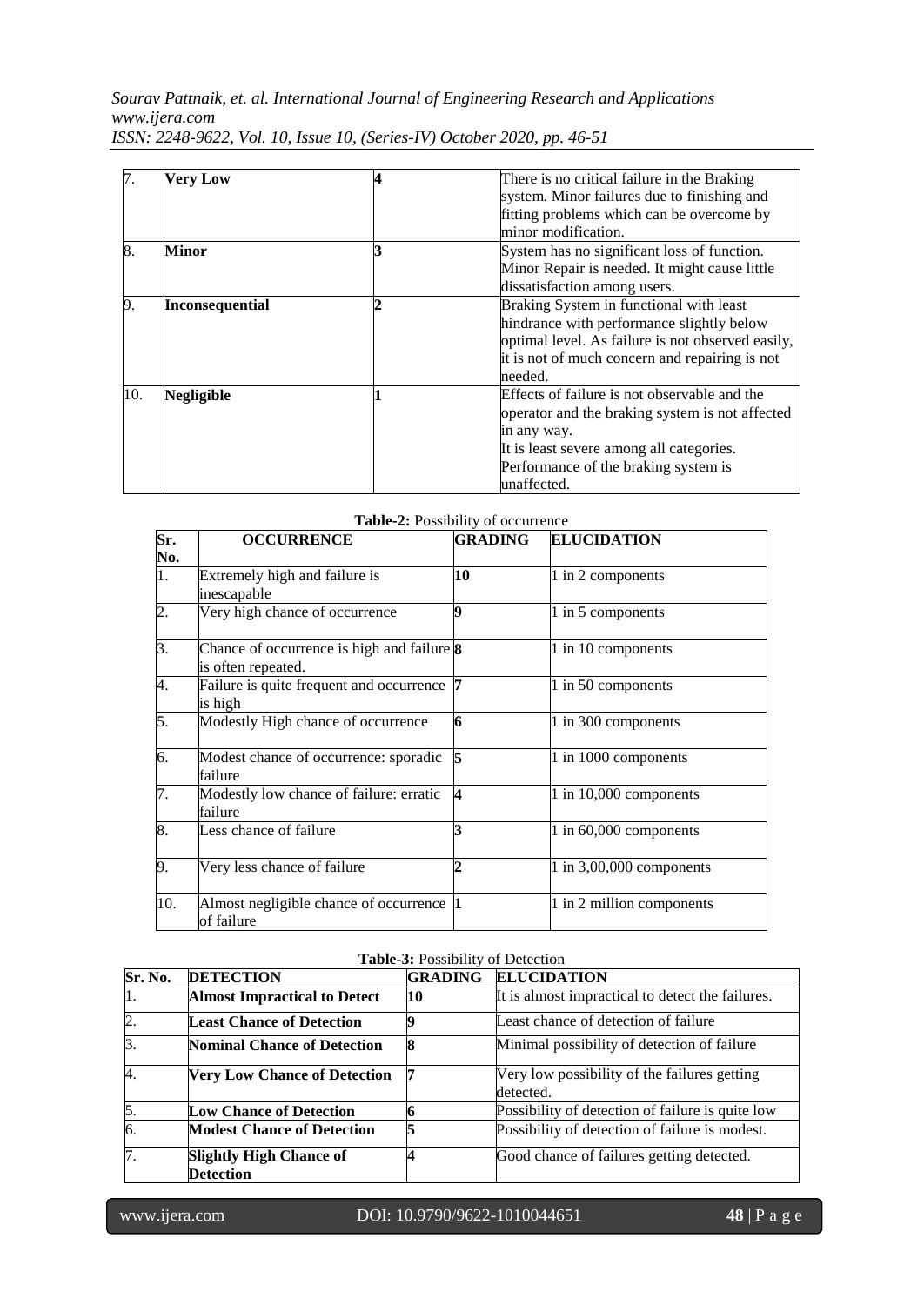| <sup>8.</sup> | <b>High Chance of Detection</b>     | Detection of failure is very High.     |
|---------------|-------------------------------------|----------------------------------------|
| 9             | <b>Extremely High chance f</b>      | Detection of failure is extremely high |
|               | <b>Detection</b>                    |                                        |
|               | <b>Definite chance of Detection</b> | Detection of Failure is almost certain |

#### **V. DFMEA EXECUTION**

Implementation of DFMEA is done in 7 critical components of the braking system. The Analysis was done on 7 different components of the braking system: Brake pedal, Master cylinder, Brake Hose, Brake calipers, Brake Rotor, Wheel Hub assembly, Tires. The analysis is demonstrated in the table-4.

| Table-4: DFMEA Chart |                                     |                                                                                     |                                                                                                                    |                                                                                                                                                                                     |    |                |                |            |                                                                                                                                            |
|----------------------|-------------------------------------|-------------------------------------------------------------------------------------|--------------------------------------------------------------------------------------------------------------------|-------------------------------------------------------------------------------------------------------------------------------------------------------------------------------------|----|----------------|----------------|------------|--------------------------------------------------------------------------------------------------------------------------------------------|
| Sr. No               | <b>BRAKING</b><br><b>COMPONENT</b>  | <b>FAILURE</b>                                                                      | <b>FAILURE</b>                                                                                                     | <b>FAILURE</b>                                                                                                                                                                      | S  | О              | D              | <b>RPN</b> | <b>PREVENTION</b>                                                                                                                          |
| 1.                   | <b>Brake Pedals</b>                 | <b>MODES</b><br>Structural<br>failure;<br>bending and<br>breaking of<br>brake pedal | <b>CAUSES</b><br>Wrong<br>material, Low<br>strength of<br>pedal                                                    | <b>EFFECTS</b><br>Complete Braking<br>Failure, Safety of<br>operator is<br>compromised                                                                                              | 10 | 5              | 6              | 300        | <b>STEPS</b><br>A material of High<br>factor of safety<br>must be chosen and<br>more priority must<br>be given to tasting<br>and analysis. |
| 2.                   | <b>Master</b><br>Cylinder           | Piston failure.<br>Piston seal<br>failure                                           | <b>Excessive</b> wear<br>and tear                                                                                  | Leakage of brake<br>fluids; Improper<br>braking;<br>Performance of the<br>braking system is<br>compromised                                                                          | 8  | 5              | 6              | 240        | Periodic checking<br>and replacement                                                                                                       |
| 3.                   | <b>Brake Hose</b>                   | Breakage of<br><b>Brake</b> hose                                                    | Wrong<br>selection of<br>material                                                                                  | Leakage of Brake-<br>fluid which can<br>cause improper<br>braking and can<br>even result in<br>complete brake<br>failure;<br>Performance of the<br>braking system is<br>compromised | 7  | 6              | $\overline{4}$ | 168        | Periodic checking<br>and replacement.                                                                                                      |
| 4.                   | <b>Brake calipers</b>               | pads wear;<br>Breakage of<br>caliper<br>brackets:<br>Problems at<br>joints          | Uneven brake Excessive wear<br>and tear;<br>Accidents;<br>Rough terrain<br>travel.<br>inadequate seal<br>material. | Leakage of brake-<br>fluids, Improper<br>braking, clunking<br>noise.                                                                                                                | 10 | $\sqrt{6}$     | 5              | 300        | Periodic checking<br>and replacement of<br>brake pads, banjo<br>fittings.                                                                  |
| 5.                   | <b>Disk Brake</b><br><b>Rotor</b>   | Wear and tear:<br>Excessive<br>heating;<br>breakage of<br>rotor                     | Improper<br>material<br>selection:<br>rough terrain<br>travel:<br>accidents                                        | Vehicle is out of<br>control due to<br>damage to rotor,<br>risk to operator's<br>life.                                                                                              | 10 | 8              | $\overline{4}$ | 320        | Periodic checking<br>and replacement;<br>Proper selection of<br>material; Effective<br>analysis and testing                                |
| 6.                   | <b>Wheel Hub</b><br><b>Assembly</b> | Breakage of<br>wheel hub<br>assembly                                                | Accidents;<br>faulty<br>mounting                                                                                   | Vehicle becomes<br>inoperable                                                                                                                                                       | 9  | 3              | $\overline{4}$ | 108        | Use of standard<br>rims                                                                                                                    |
| 7.                   | <b>Tires</b>                        | Tread<br>separation;<br>sidewall<br>failure                                         | Improper<br>mounting,<br>Puncture of<br>debris:<br>Excessive<br>inflation                                          | Safety of the driver<br>is at stake.<br>tires by foreign Performance of the<br>Braking system is<br>severely affected                                                               | 8  | $\overline{7}$ | 3              | 118        | Regular checking<br>and replacement of<br>tires. Proper<br>mounting.<br>Adequate material<br>testing                                       |

 **S** is the severity grading is the detection grading and **O** is the occurrence grading.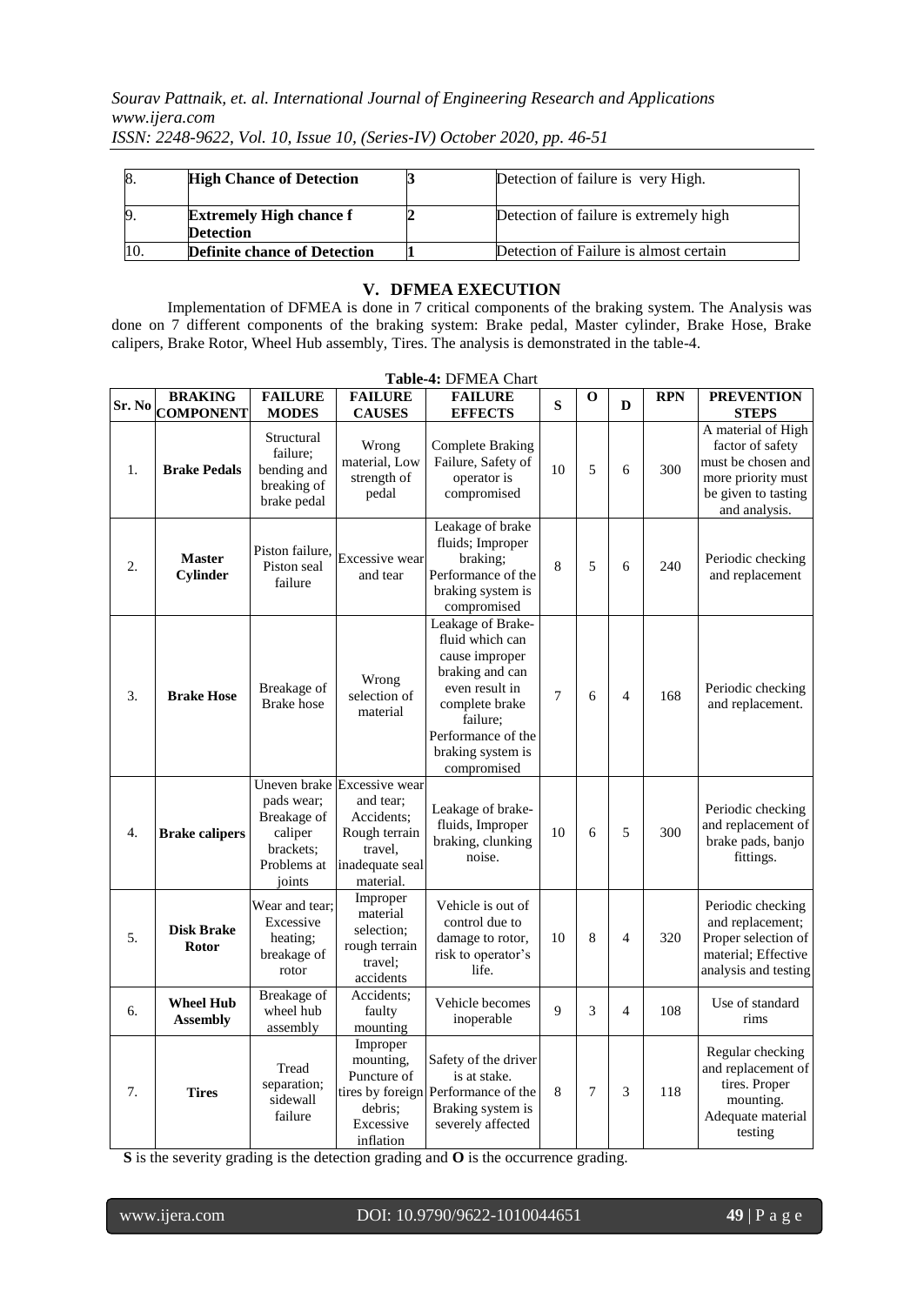**VI. PRIORITY NUMBER GRAPH**

After DFMEA analysis, Prioritization of failure modes of different components of braking system is done according to their Risk priority number

(RPN) in graph. Recommendedactions are then implemented on the basis of the prioritization. The priority graph is demonstrated in chart -1



 **Chart-1:** Priority Graph

# **VII. DFMEA EVALUATION**

After prioritization of braking components on the basis of RPN, the analysis showed that Disk rotor, Brake Pedals and brake calipers are the critical components due to their higher RPN and requires the first-hand attention. Recommended actions are listed out to prevent failures and proper and proper actions are taken for all these braking components and requires first hand attention. Recommended actions are listed out to prevent failures and proper actions are taken for all these braking components

#### **VIII. CONCLUSION**

Implementation of DFMEA was done on the braking components. Different aspects of analysis like Severity, occurrence and detection were summarized and elucidated. On the basis of all these aspects grading was done and reckoning of RPN for each of the failure modes of the braking component was done then on the basis of RPN prioritization of critical components were done. Preventive Measures were suggested in this paper for each and every braking component for reduction in failure modes in the braking system.

#### **REFERENCES**

- [1]. American national standards institute <https://www.ansi.org/><br>Society of Au
- [2]. Society of Automotive engineers <https://www.sae.org/attend/student-events>
- [3]. American Society of Quality, http://asq.org/learn-about- quality/processanalysis-tools/overview/fmea.html
- [4]. FMEA /https://quality-one.com/fmea/
- [5]. cengizkahraman,ihsankaya,ozlemsenvar, "Healthcare failure modes and effects analysis",Human and ecological risk assessment:An international journal, [https://www.tandfonline.com/doi/abs/10.108](https://www.tandfonline.com/doi/abs/10.1080/10807039.2012.737753) [0/10807039.2012.737753](https://www.tandfonline.com/doi/abs/10.1080/10807039.2012.737753)
- [6]. Jigar Doshi ,DarshakDesa, "Application of failure modes and effects analysis (FMEA) for continuous quality improvement – Multiple case studies in automobile smes, International Journal for Quality Research 11(2) 345–360 ISSN 1800-6450
- [7]. Myong-Hee Kim ․WildanToyib․ Man-Gon Park, "An Integrative Method of FTA and FMEA for Software Security Analysis of a Smart Phone", [http://citeseerx.ist.psu.edu/viewdoc/downl](http://citeseerx.ist.psu.edu/viewdoc/download?doi=10.1.1.95.1037&rep=rep1&type=pdf) [oad?doi=10.1.1.95.1037&rep=rep1&type=p](http://citeseerx.ist.psu.edu/viewdoc/download?doi=10.1.1.95.1037&rep=rep1&type=pdf) [df](http://citeseerx.ist.psu.edu/viewdoc/download?doi=10.1.1.95.1037&rep=rep1&type=pdf)